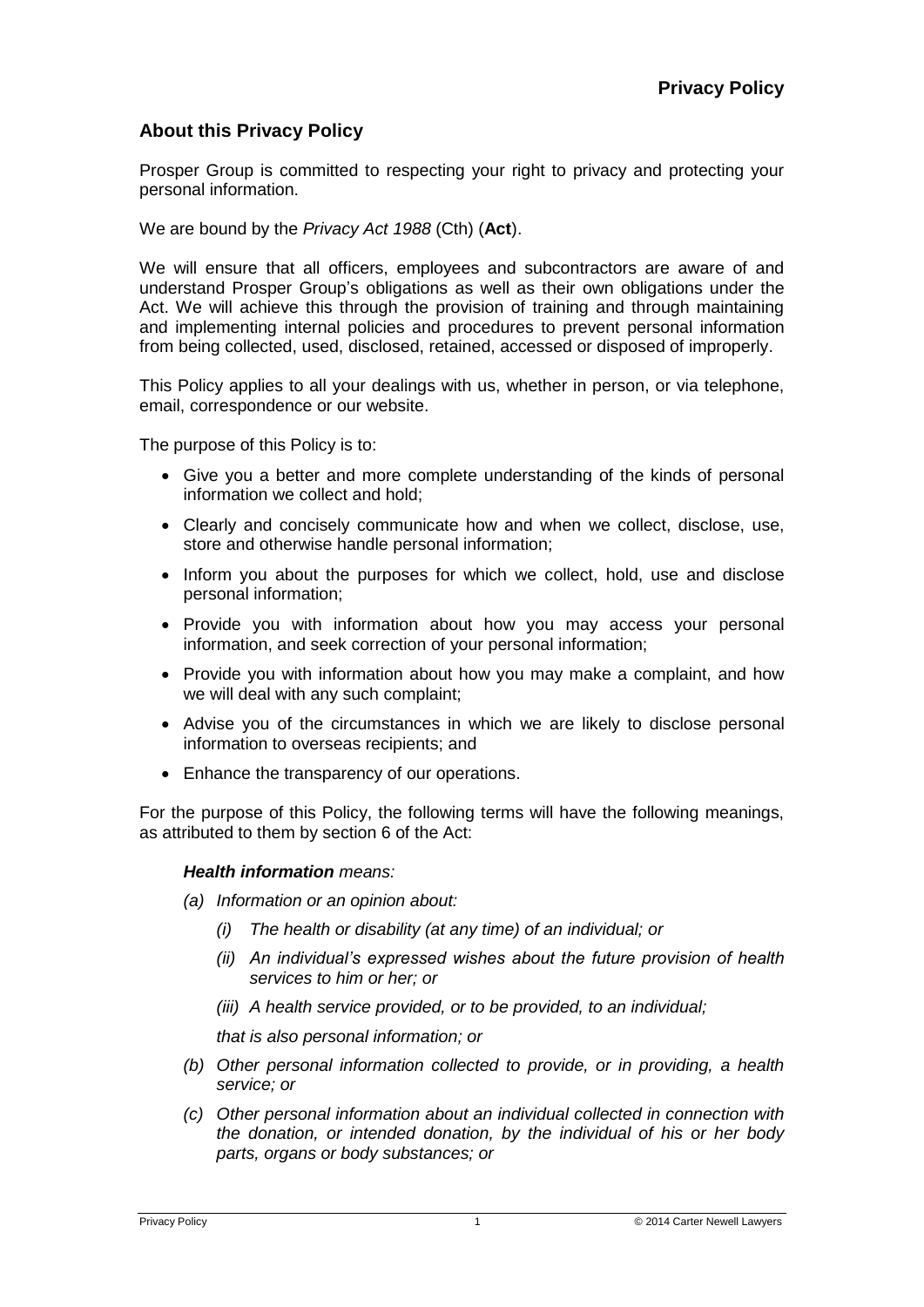*(d) Genetic information about an individual in a form that is, or could be, predictive of the health of the individual or a genetic relative of the individual.*

*Personal information means information or an opinion about an identified individual, or an individual who is reasonably identifiable, whether the information or opinion is true or not, and whether the information or opinion is recorded in a material form or not.*

#### *Sensitive information means:*

- *(a) Information or an opinion about an individual's:*
	- *(i) Racial or ethnic origin; or*
	- *(ii) Political opinions; or*
	- *(iii) Membership of a political association; or*
	- *(iv) Religious beliefs or affiliations; or*
	- *(v) Philosophical beliefs; or*
	- *(vi) Membership of a professional or trade association; or*
	- *(vii) Membership of a trade union; or*
	- *(viii) Sexual orientation or practices; or*
	- *(ix) Criminal record*

*that is also personal information; or*

- *(b) Health information about an individual; or*
- *(c) Genetic information about an individual that is not otherwise health information; or*
- *(d) Biometric information that is to be used for the purpose of automated biometric verification or biometric identification; or*
- *(e) Biometric templates.*

## **Collection of Personal Information**

Whenever you deal with Prosper Group, whether as a current or prospective seller, buyer, lessor or lessee, we will collect personal information in order to provide services to you. We do not collect personal information unless it is reasonably necessary for, or directly related to, one or more of the services we provide or functions we carry out.

The types of personal information we generally collect include but is not limited to:

- Name.
- Date of birth.
- Residential address.
- Postal address.
- Email address.
- Home telephone number.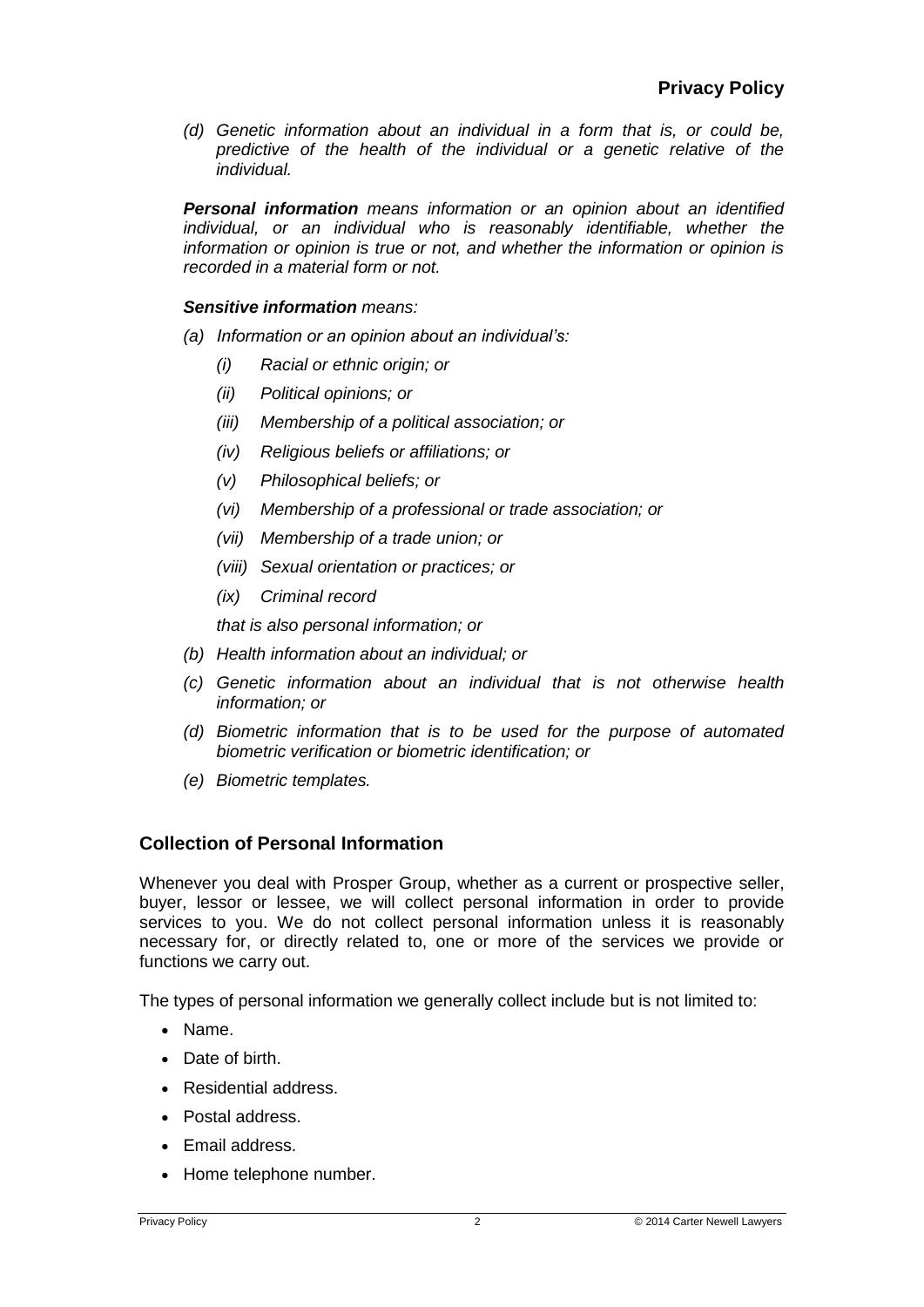- Work telephone number.
- Mobile telephone number.
- Your occupation and business address.
- Financial information including details of your employer, Business, income, name of bank or financial institution.
- Details of your spouse, de facto, dependent children, and roommates.
- Details of properties owned by you.

We will not ordinarily ask you to provide sensitive information. However, there may be circumstances where the information provided by you reveals sensitive information. For example:

- You may require a property with particular features, such as wheelchair ramps. This may reveal health information.
- In providing details of your spouse or de facto partner, this may reveal sensitive information regarding your sexual orientation.

We will only collect sensitive information in circumstances where:

- It is reasonably necessary for one or more of the services we provide or functions we carry out; and
- You consent to the collection of the information; or
- We are required or authorised by law to collect the sensitive information.

We will, if it is reasonable or practicable to do so, collect your personal information directly from you. This may happen when you fill out a form or when you give us personal information in person, or via telephone, email, correspondence or our website.

Sometimes we will collect personal information from a third party or a publicly available source. For example, we may need to collect personal information from a credit reporting agency, your legal adviser, your past or current employers, your previous lessors or property managers, and tenancy information services or databases.

If we receive personal information that we did not solicit, we will determine as soon as reasonably practicable whether we could have lawfully collected that information as part of our functions or activities. If we are not satisfied that we could have lawfully collected the information, then we will (if it is lawful and reasonable) destroy the information or ensure that it is de-identified.

You may choose to deal with us anonymously or under a pseudonym where lawful and practical. Where anonymity or use of a pseudonym will render us unable to provide the relevant service or do business, we may request that you identify yourself.

For example, whenever documents are to be submitted to government agencies or financial institutions, it is essential that we record your name accurately.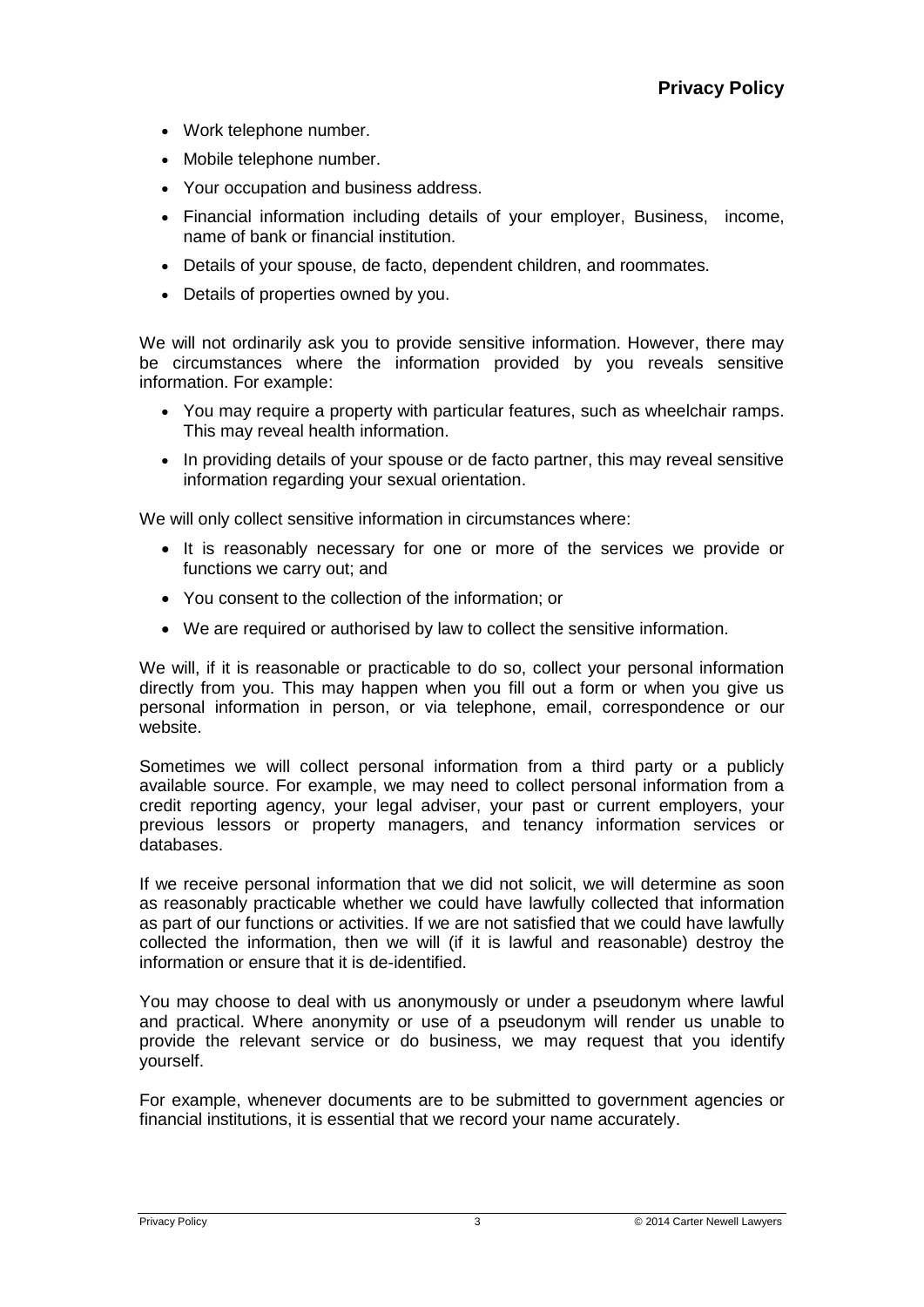# **Use and Disclosure of Personal Information**

Personal information collected by Prosper Group will ordinarily be used for the following purposes:

- Assisting you to sell your property.
- Assisting you to purchase a property.
- Assisting you to lease a property (either as lessor or lessee).
- Assisting you to obtain a loan.
- Assisting you with payment or refund of a bond.
- Assisting you with tenancy disputes.
- Coordinating repairs or maintenance to a property owned or leased by you.
- Recording or accessing information at the Titles Registry Office or other governmental agency.
- Recording or accessing information at the Residential Tenancies Authority.
- Recording or accessing information on tenancy information services or databases.
- Client and business relationship management.
- Marketing of products and services to you.

In order to achieve the purposes described above, we may disclose your personal information to the persons/organisations described below:

- In the event that you are a seller or a lessee, we may disclose your personal information to prospective buyers of the property owned or leased by you.
- In the event that you are a buyer or a lessee, we may disclose your personal information to the sellers of the property you are purchasing or leasing.
- Your legal advisor(s) and the legal advisor(s) representing the other party(s) involved in your transaction.
- Your financial institution and/or financial advisor.
- Insurance providers and brokers;
- Utility providers and utility connection service providers;
- Persons or organisations involved in providing, managing or administering your product or service, including independent contractors engaged by us as real estate agents;
- Tradespeople engaged by us to repair or maintain a property owned or leased by you;
- Organisations involved in maintaining, reviewing and developing our business systems, procedures and infrastructure including maintaining or upgrading our computer systems.
- Persons or organisations involved in purchasing part or all of our business.
- Organisations involved in the payments systems including financial institutions, merchants and payment organisations.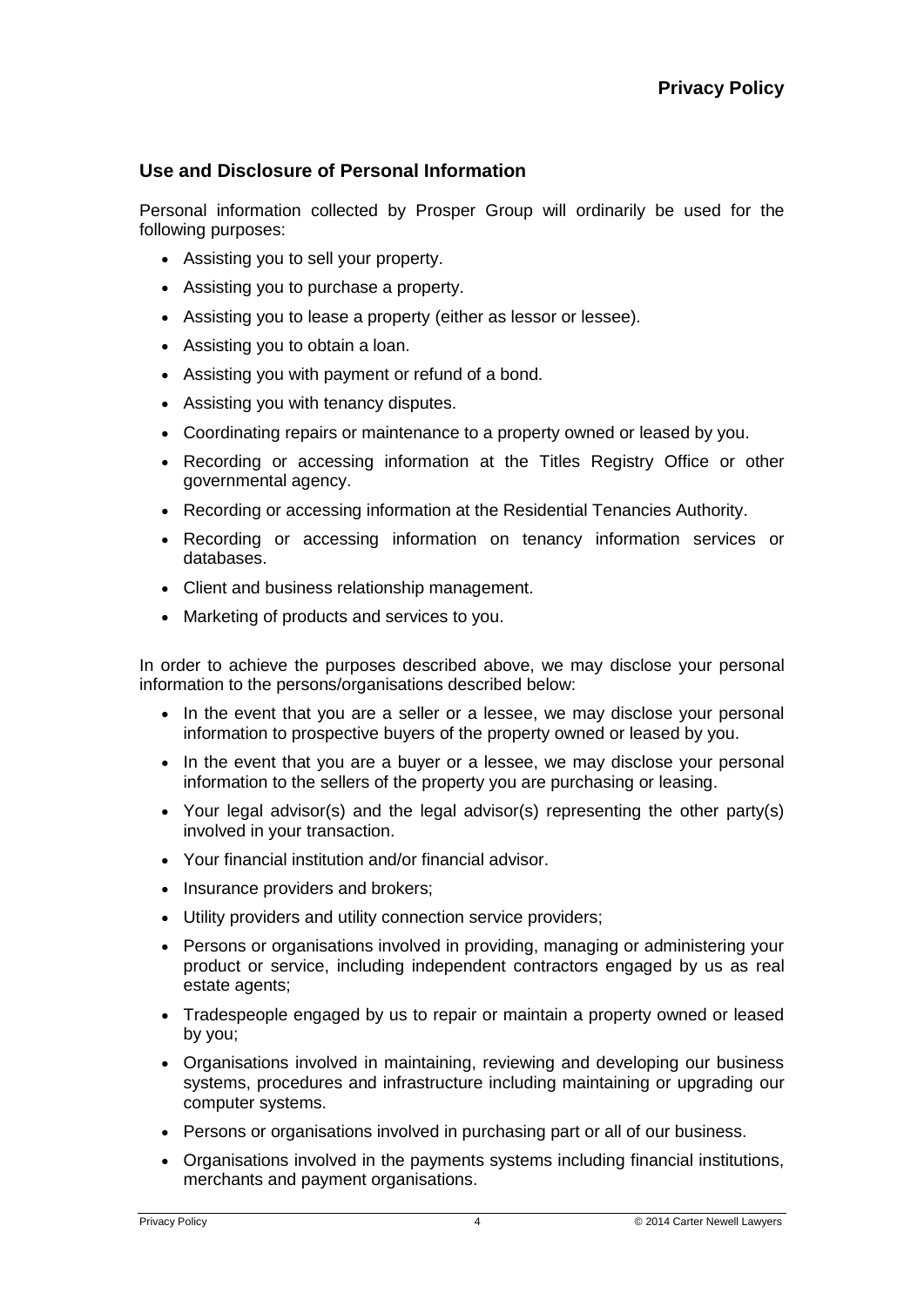- The Titles Registry Office or other government agency.
- The Residential Tenancies Authority.
- Tenancy information services or databases.
- Real estate peak bodies.
- Real estate websites.
- Police.
- Real Estate Agents
- Contractors

We will only use and disclose personal information for the primary purpose for which it was initially collected, or for purposes which are directly related to one of our functions or activities.

We will not disclose your personal information to government agencies, private sector organisations or any third parties unless one of the following applies:

- You have consented.
- You would reasonably expect, or you have been told, that information of that kind is usually passed to those individuals, bodies or agencies.
- It is otherwise required or authorised by law.
- It is reasonably necessary for enforcement related activities conducted by, or on behalf of, an enforcement body (e.g. police, ASIC, Immigration Department).

Personal information provided to Prosper Group may be shared with its related companies. We will take all reasonable and practical measures to keep such information strictly confidential.

In the course of providing services to you, it may be necessary for us to enter your personal information into forms generation software and real estate websites. Depending on the terms of use of such software and websites, a third party may acquire rights to use or disclose information entered into the relevant forms or websites.

The collection and use of personal information by third parties may be subject to separate privacy policies or the laws of other jurisdictions.

Prosper Group may transfer your personal information to overseas countries] in order to perform one or more of our functions or activities. In these circumstances, we will take reasonable steps to ensure that the overseas recipient does not breach the Australian Privacy Principles in relation to the information.

Like many other businesses in Australia, Prosper Group may rely on third party suppliers or contractors to provide specialised services such as web hosting, cloud computing technology and data storage services. If personal information is provided to these suppliers and contractors in order to enable them to perform the agreed tasks, we will make every effort to ensure that the supplier or contractor handles the personal information in accordance with the Act and the Australian Privacy Principles. We will also require all suppliers and contractors to provide privacy undertakings and enter into confidentiality agreements.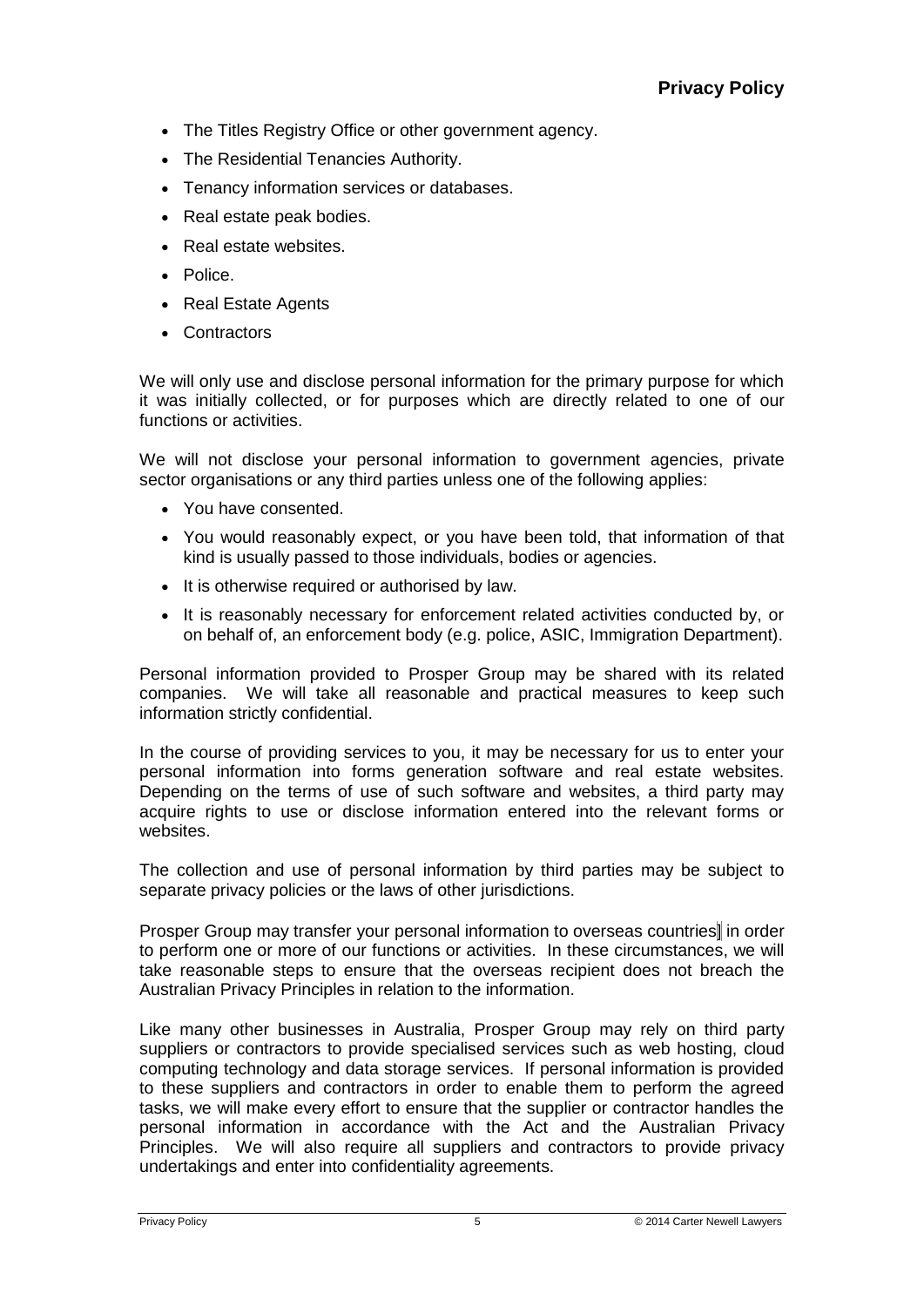There may be limited circumstances in which it is necessary for us to collect a government related identifier such as your tax file number or Centrelink reference number. We will not use or disclose your government related identifiers unless we are required or authorized to do so by law or by a court or tribunal order, or in order to fulfill our obligations to a State or Territory authority.

## **Marketing our products and services**

Prosper Group may use or disclose your personal information to let you know about products and services in which you may be interested. You can contact us at any time if you no longer wish us to market our products and services to you (see the **Contacting Us** section for more information).

## **Accuracy of Personal Information**

Prosper Group will take reasonable steps to ensure that all personal information it collects, uses or discloses is accurate, complete and up-to-date.

If you believe your personal information is not accurate, complete or up-to-date, please contact us (see the **Contacting Us** section for more information).

#### **Security**

Your personal information may be stored in hard copy documents or electronically. Prosper Group is committed to keeping your personal information secure and safe. Some of the ways we do this are:

- Requiring employees and contractors to enter into confidentiality agreements
- Security measures for access to our computer systems
- Providing a discreet environment for confidential discussions

We will review and update our security measures from time to time.

In addition, we will review the personal information and sensitive information held by us from time to time, ensuring that information which is no longer needed for a purpose for which it was initially collected is destroyed or de-identified.

## **Your Privacy on the Internet**

Prosper Group takes care to ensure that the information you provide to us via our website is protected.

You may be able to access external websites by clicking on links we have provided. Those other websites are not subject to our privacy standards, policies and procedures. You will need to contact or review those websites directly to ascertain their privacy standards, policies and procedures.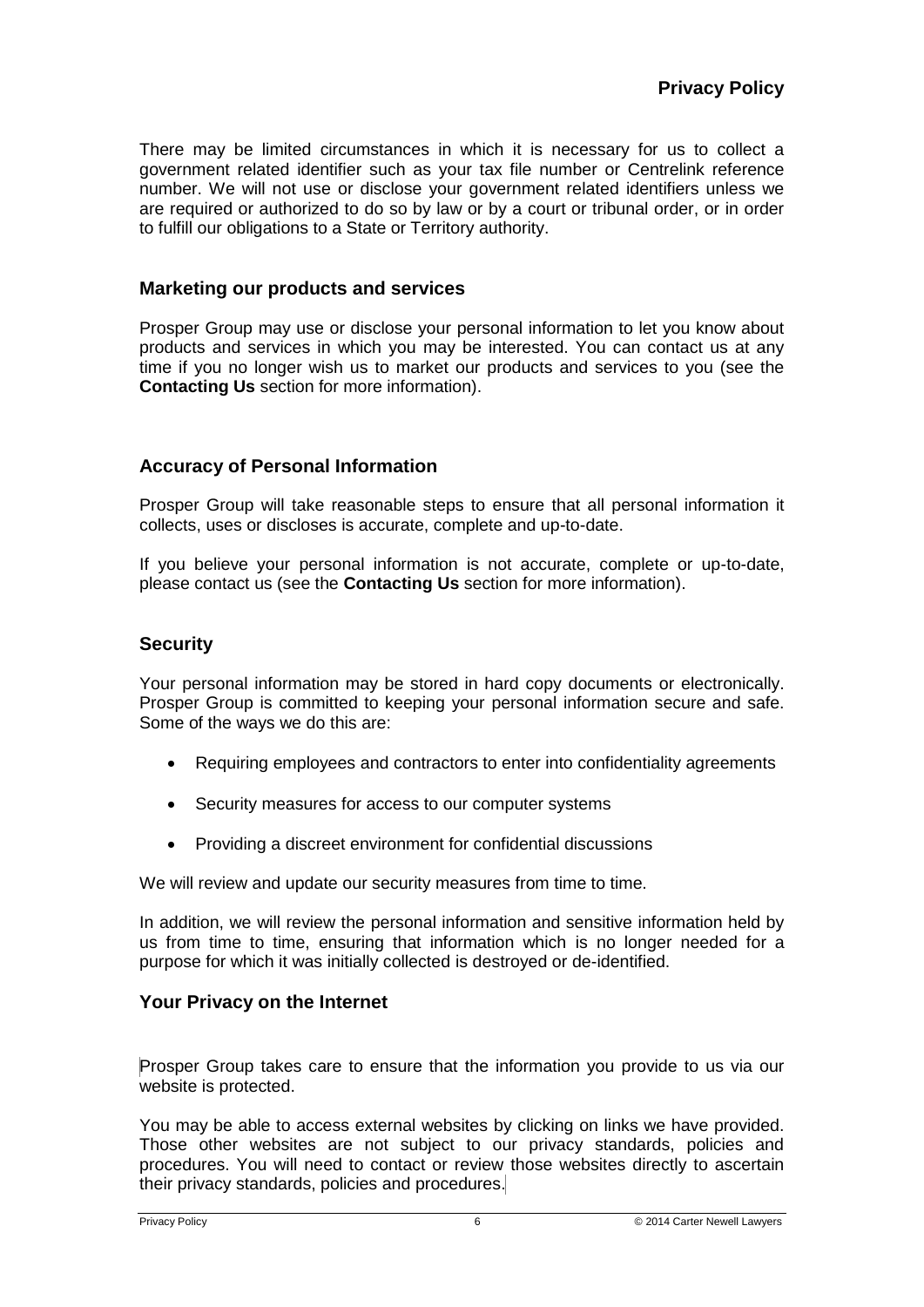# **Access to Personal Information**

You may request access to personal information that Prosper Group holds about you (see the **Contacting Us** section for more information).

We will acknowledge your request within 3 business days of the request being made. Access will usually be granted within 10 business days of our acknowledgment or, if the request involves complex considerations or voluminous photocopying or scanning, within 20 business days. We will let you know which timeframe applies to your request and if any delays are anticipated.

You will need to verify your identity before access to your personal information is granted.

While we cannot and do not charge an "application fee" for you applying to access your personal information, we may charge a fee for actually giving you access to your personal information in your preferred format (where reasonable and possible), which will cover our costs involved in locating and collating information as well as reproduction costs.

Once your request has been processed by Prosper Group, you may be forwarded the information by mail or email or you may personally inspect it at the location where the information is held or another appropriate place. Whenever possible, we will endeavor to make the information available to you in the manner requested by you unless it is unreasonable for us to do so (e.g. if you have asked for the information to be emailed to you, we will endeavor to email the information to you. If the file size would be too large, we may send you the information by hard copy instead of email).

If you are aware that we hold personal information about you that is no longer accurate, complete or up-to-date, please contact us (see the **Contacting Us** section for more information).

If you request access to your personal information, or if you request that we correct your personal information, we will allow access or make the correction unless we consider that there is a sound reason to withhold the information, or not make the correction.

Under the Act, we may refuse to grant access to personal information if:

- We believe that granting access would pose a serious threat to the life, health or safety of any individual, or to public health or public safety.
- Granting access would have an unreasonable impact upon the privacy of other individuals.
- Denial of access is required or authorised by law or by a Court or Tribunal order.
- Giving access would be unlawful.
- The request for access is frivolous or vexatious.
- Legal proceedings are underway or anticipated and the information would not be accessible by way of the discovery process in those proceedings.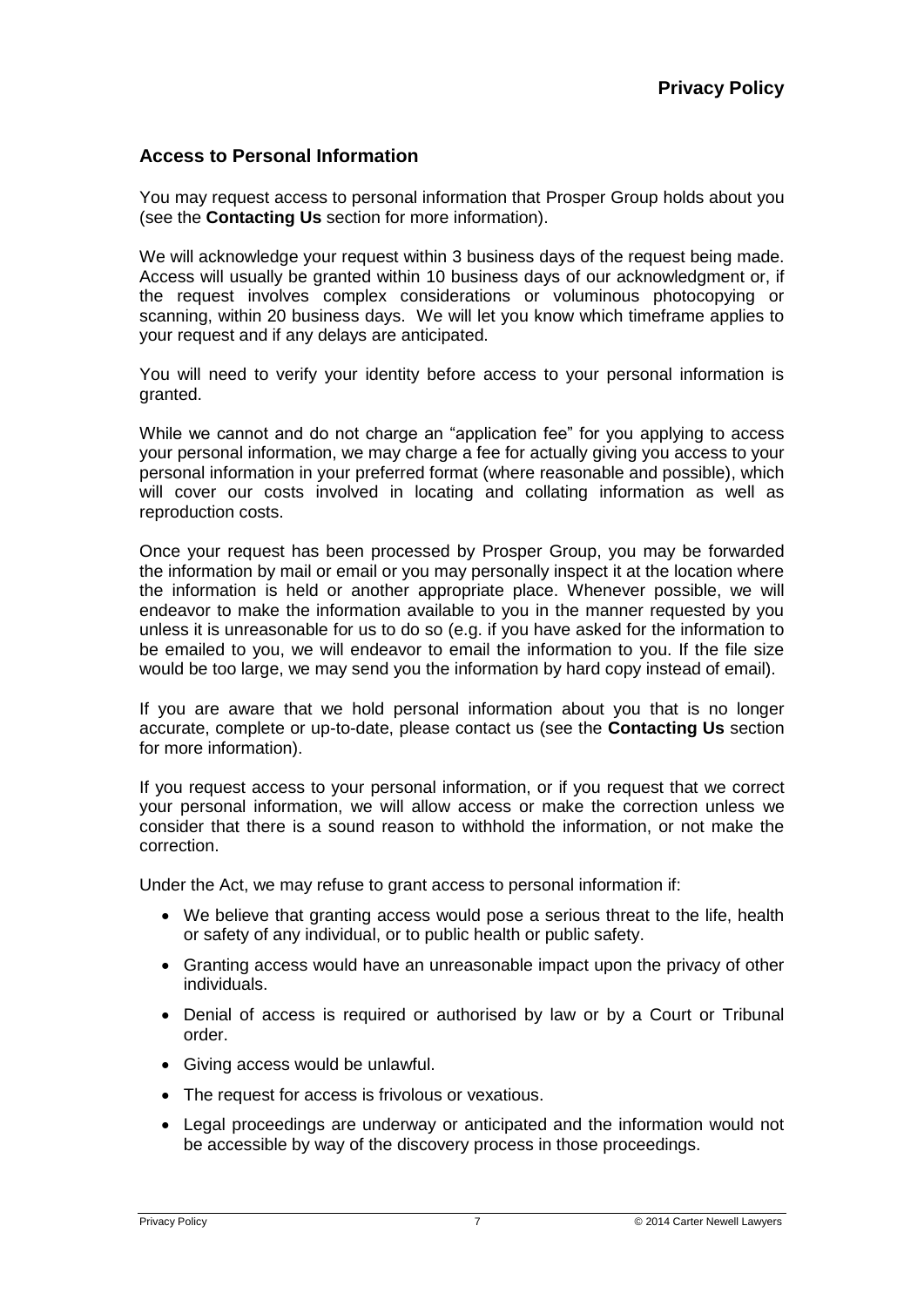- Giving access would reveal our intentions in relation to negotiations between us and you in such a way as to prejudice those negotiations.
- Giving access is likely to prejudice enforcement related activities conducted by, or on behalf of, an enforcement body.
- Giving access is likely to prejudice action being taken or to be taken with respect to suspected unlawful activity or serious misconduct relating to our functions or activities.
- Giving access would reveal information in connection with a commercially sensitive decision-making process.

If we do not agree to make a correction to your personal information, you may provide a statement about the requested corrections, and we will ensure that the statement is apparent to any users of the relevant personal information.

If we do not agree to provide access to your personal information or to correct your personal information, we will provide written reasons for the refusal and the mechanisms available to complain about the refusal (see the **Complaints** section for more information).

# **Contacting us**

You may contact us by mail, email or telephone as follows:

 $\boxed{=}$ 

PO Box 758, Crows Nest NSW 1585

■

enquiries@prospergroup.com.au

 $\mathbf{P}$ 

1300 664 373

# **Complaints**

If you consider that there has been a breach of the Australian Privacy Principles, you are entitled to complain to Prosper Group (see the **Contacting Us** section for more information).

We will acknowledge receipt of a complaint within 2 business days.

We will investigate the complaint and attempt to resolve it within 20 business days after the complaint was received. Where it is anticipated that this timeframe is not achievable, we will contact you to provide an estimate of how long it will take to investigate and respond to the complaint.